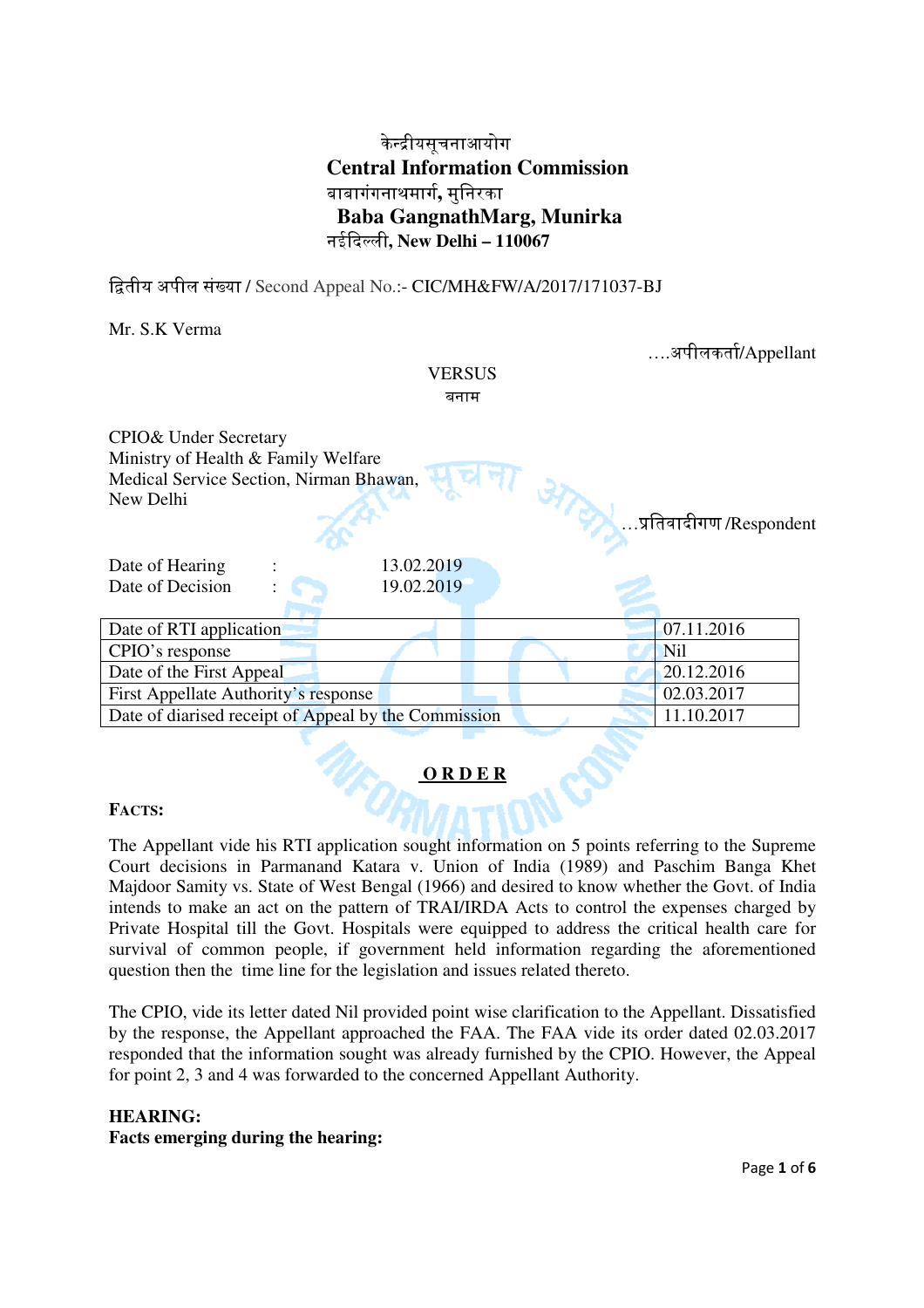The following were present: **Appellant:** Mr. S.K Verma; **Respondent**: Dr. Sudhir Gupta, Addl. DDG, Dr. Anil Kumar, Addl. DDG and Dr. Abhai Garg, Consultant;

The Appellant reiterated the contents of his RTI application and stated that he had raised issues of public importance which were not cogently and comprehensively answered by the Respondent. Furthermore, information on points 02, 03 and 04 remained unaddressed till date. Explaining that he was seeking the information regarding implementation of the Clinical Establishments (Registration and Regulation) Act, 2010, a public welfare legislation and applicable rules, the Appellant raised the issue of exorbitant and unregulated fee charged by the Hospitals in total disregard to the provisions of the aforementioned Act. He further raised the issue of sub-standard medical equipments available at the District Hospitals. Sub-Divisional Hospitals/ Community Health Centres/ Primary Health centres/ Sub Centres in contravention to the requirements of the Indian Public Health Standards. In its reply, the Respondent stated that a suitable response was provided by the CPIO/ FAA. Explaining the constraints regarding the implementation of the Clinical Establishments (Registration and Regulation) Act, 2010, the Respondent submitted that the rates for each type of procedure and services were within the range of rates determined by the Central Government from time to time in consultation with the State Government. No straight jacket formulae prescribing the rate/ price could be created since it was subject to several variable factors. Furthermore, 'Health' being a State subject, the implementation and monitoring of the said Act was within the remit of the concerned State/ UT Government. Moreover, the list of medical procedure and the standard template for costing of medical procedures for regulation of medical treatment charges in those States/ UTs as applicable were already publicly displayed on their website. While providing the details of the States that have adopted the Clinical Establishments (Registration and Regulation) Act, 2010, the Respondent stated the UT of Chandigarh vide communication dated 30.01.2019 informed about their willingness to adopt the cost of Medical Procedures and Services that had been approved by DH & FW cum DRA, U.T. Chandigarh as prescribed under "Ayushman Bharat" and for the consultation charges as per the CGHS Rates in U.T. Chandigarh under the Clinical Establishment Act. On being queried by the Commission regarding the deadline for the implementation of the provisions of the Clinical Establishments (Registration and Regulation) Act, 2010, the Respondent re-iterated that being a State subject it was the prerogative of the State/ UT Governments to adopt the provisions of the Act. The Respondent also sought time till 18.02.2019 to provide their detailed cogent explanation/ submission and point wise reply in the matter in consultation with all the concerned divisions. The Commission instructed the Respondent to furnish their written submission strictly on or before 18.02.2019 taking into consideration the larger public interest involved in the matter.

In the meanwhile, the Commission was in receipt of a written submission from the Respondent dated 11.02.2019, wherein it was stated that the CPIO (MS) had already provided the information available with the Medical Services Section w.r.t. point no. 01 of the RTI application. However, with respect to the remainder points, the RTI as well as the First Appeal were transferred to the Dte GHS. Accordingly, the Addl. DDG (SG) Dr. Sudhir Gupta, FAA, DTE, GHS had been requested to comply with the notice of the CIC with respect to the remaining queries.

Subsequently, the Commission was in receipt of a written submission from Dr. Anil Kumar, Addl. DDG (AK) and CPIO, M/o Health and Family Welfare, Directorate General of Health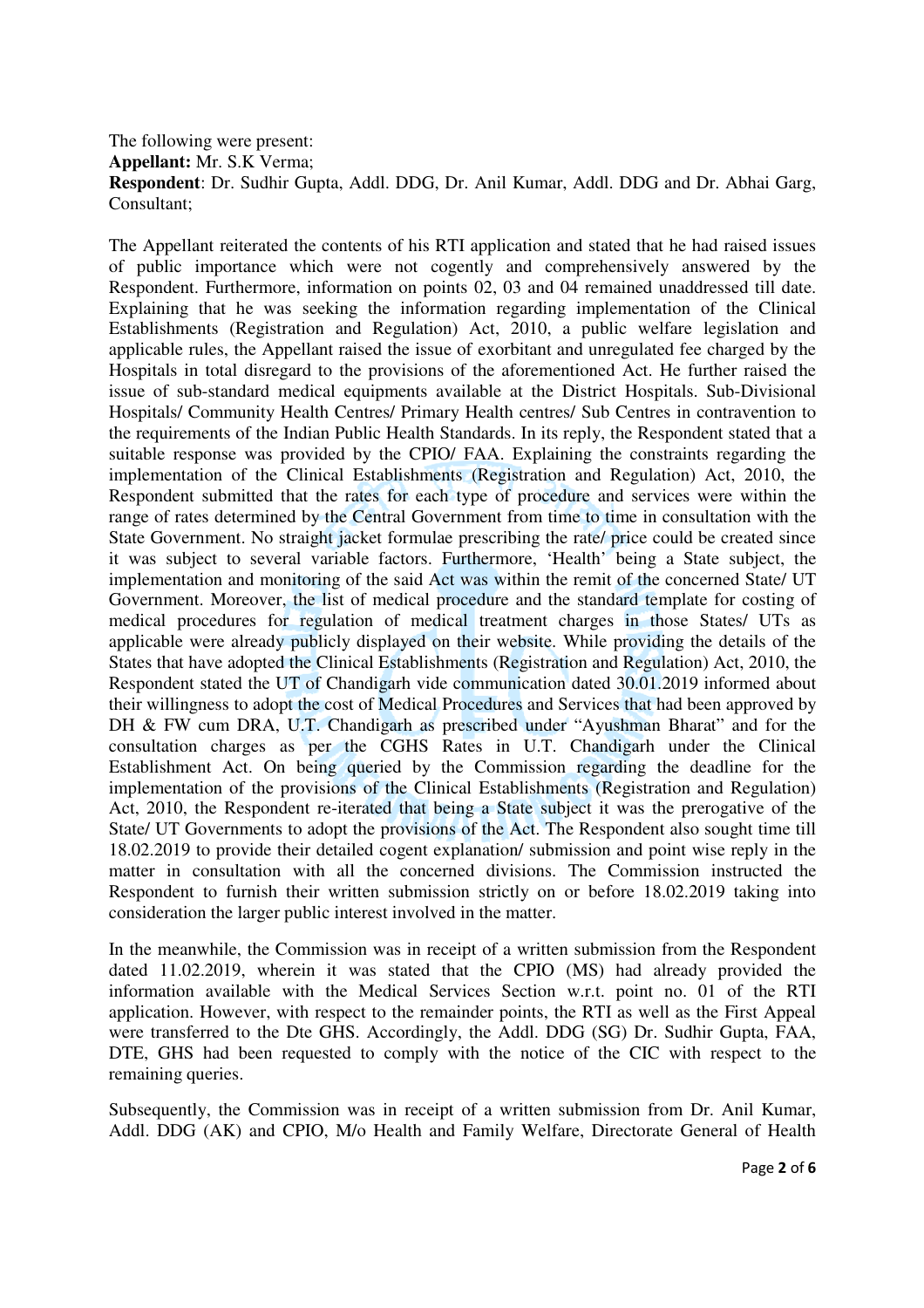Services, National Council Secretariat, dated 18.02.2019, wherein while re-iterating the chronological sequence of the reply provided by the CPIO/ FAA, it was stated that the requisite information was sought from the concerned Divisions and reply was received from the Director, EMR Dte, GHS informing that information on points 01 to 05 was not available with them. Similarly, the ADG, Scheme for "Capacity Building for Trauma Care facilities in Government Hospitals on National Highways" Dte, GHS informed that the information was not available in the Trauma and Burn Program Division. However, the Dy. Secretary, NHM-4, MOHFW informed that revised IHPS Guidelines were disseminated among States and Union Territories to specify the minimum assured(essential) services that the health centres were expected to provide and the desirable service for States and Union Territories that the health scheme should aspire to provide. However, these guidelines were not enforceable. While providing the updated response on each of the 05 queries, the Respondent submitted with regard to point no. 01 that as per Rule 9 (iii) of the Clinical Establishments (Central Government) Rules, 2012, the National Council for Clinical Establishment had approved a list of standard procedures and a template for costing of these procedures which had been shared with the implementing State / Union Territories. The States had been requested to take into consideration all pertinent factors including local factors and define such rates. Thereafter the Respondent provided the updated information in respect of defining of rates of charges for procedures and services as received from all States (11) and Union Territories (6) where Clinical Establishments Act (CEA) was applicable. As regards the overall status of implementation of the CEA as on 18.02.2019, the Respondent annexed a brief status note regarding the CEA, 2010. It was further clarified that one of the conditions for registration of Clinical Establishments (CEs) was that it shall undertake to provide within the staff and facilities available, such medical examination and treatment as may be required to stabilize the emergency medical condition of any individual who comes or is brought to such Clinical Establishment. With reference to question 1 (d), a reference was made to a scheme "Capacity Building for Trauma Care facilities in Government Hospitals on National Highways" to submit that under such scheme the GoI provided funds for setting up of different levels of trauma care facilities in order to augment facilities to treat trauma victims. Regarding points 01 (e) and (f), it was stated that there was no plan of their division as on date to make a legislation for critical health care. However, as mentioned above, stabilization of Emergency Medical Condition was already covered under the CEA. In view of the aforementioned response, information on point no. 02 was treated as Nil. Regarding point 03 and 04, a reference was made to a weblink of National Health Mission and the patient transport ambulance services under Dial 108/102 ambulance services. As regards point no. 05, it was conveyed that the revised IPHS Guidelines were recommendatory in nature and not enforceable. The GoI provided budget under the National Health Mission for upgradation of Government Health Facilities (from Sub Centre to District Hospital Levels) to IPHS level through Programme Implementation Plan (PIP) of respective State Government. States were expected to identify gaps in the available facilities vis a vis IPHS and make provision for filing up of gaps and seek funds through PIP under NHM. Health being a State Subject, it was for the State Government to provide the health care facilities and the GoI only supplemented the efforts of the State Governments.

Having heard both the parties at length and on perusal of the available records, the Commission at the outset observed that even though strictly speaking, the matter was dealt with by the Respondent after taking into consideration the provisions of the RTI Act, 2005, however, taking a humanitarian approach in the matter and keeping in view the larger public interest in the queries raised by the Appellant regarding the implementation of the Clinical Establishments (Registration and Regulation) Act, 2010, the Commission observed that the clarifications issued by the Respondent by way of their written submission dated 18.02.2019 should be suo motu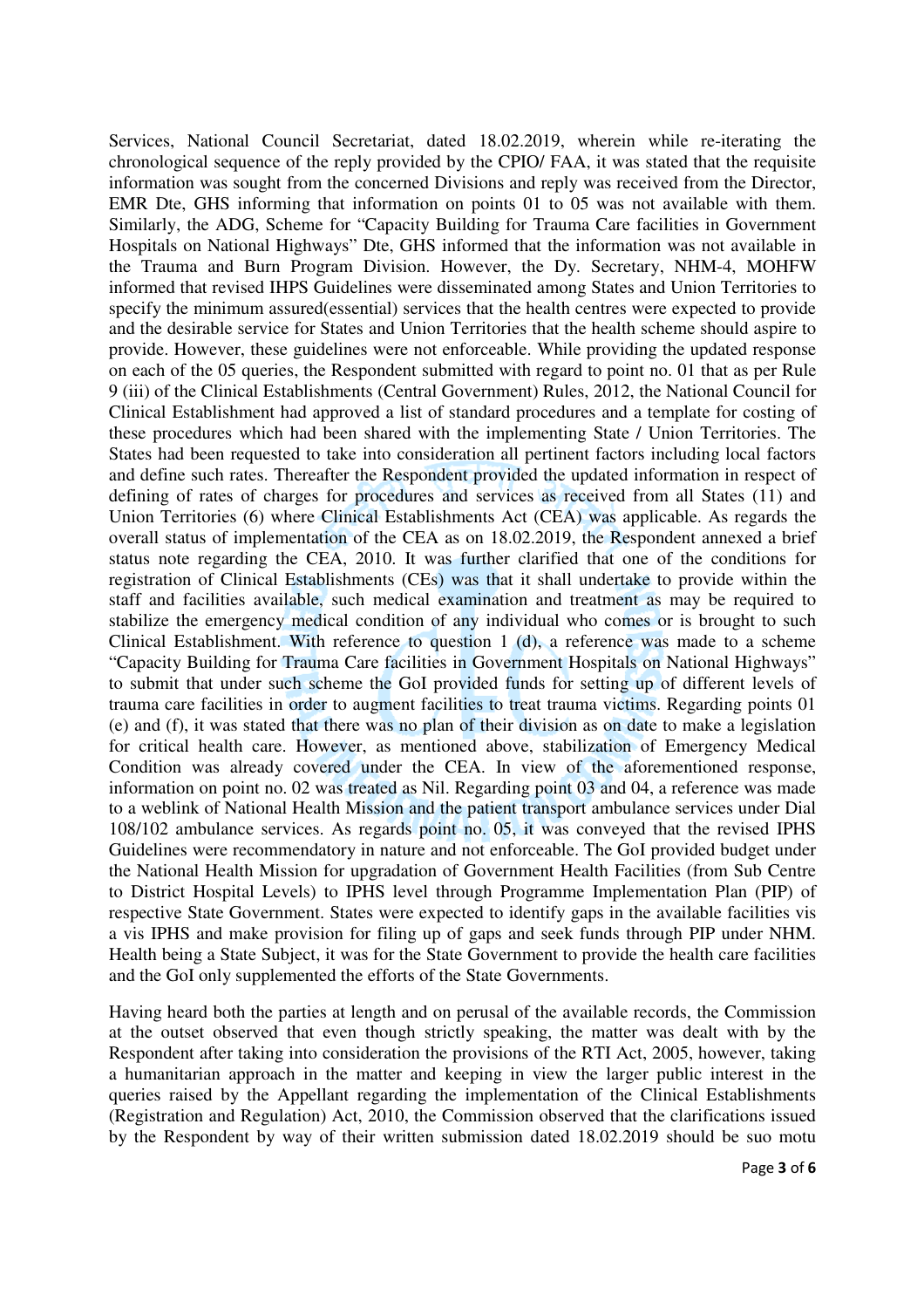disclosed by the Respondent in accordance with the provisions of the RTI Act, 2005 for the ease and convenience of the stakeholders at large.

The Hon'ble Supreme Court in the matter of Bihar Public Service Commission v. Saiyed Hussain Abbas Rizwi: (2012) 13 SCC 61 while explaining the term "Public Interest" held:

*"22. The expression "public interest" has to be understood in its true connotation so as to give complete meaning to the relevant provisions of the Act. The expression "public interest" must be viewed in its strict sense with all its exceptions so as to justify denial of a statutory exemption in terms of the Act. In its common parlance, the expression "public interest", like "public purpose", is not capable of any precise definition. It does not have a rigid meaning, is elastic and takes its colour from the statute in which it occurs, the concept varying with time and state of society and its needs (State of Bihar v. Kameshwar Singh([AIR 1952 SC 252]). It also means the general welfare of the public that warrants recognition and protection; something in which the public as a whole has a stake [Black's Law Dictionary (8th Edn.)]."* 

The Hon'ble Supreme Court in the matter of Ashok Kumar Pandey vs The State Of West Bengal (decided on 18 November, 2003Writ Petition (crl.) 199 of 2003) had made reference to the following texts for defining the meaning of "public interest', which is stated as under:

*"Strouds Judicial Dictionary, Volume 4 (IV Edition),'Public Interest' is defined thus: "Public Interest (1) a matter of public or general interest does not mean that which is interesting as gratifying curiosity or a love of information or amusement but that in which a class of the community have a pecuniary interest, or some interest by which their legal rights or liabilities are affected."* 

*In Black's Law Dictionary (Sixth Edition), "public interest" is defined as follows : Public Interest something in which the public, or some interest by which their legal rights or liabilities are affected. It does not mean anything the particular localities, which may be affected by the matters in question. Interest shared by national government...."* 

In Mardia Chemical Limited v. Union of India (2004) 4 SCC 311, the Hon'ble Supreme Court of India while considering the validity of SARFAESI Act and recovery of non-performing assets by banks and financial institutions in India, recognised the significance of Public Interest and had held as under :

*".............Public interest has always been considered to be above the private interest. Interest of an individual may, to some extent, be affected but it cannot have the potential of taking over the public interest having an impact in the socio-economic drive of the country..........."* 

The Commission also observed that a voluntary disclosure of all information that ought to be displayed in the public domain should be the rule and members of public who *having to seek* information should be an exception. An open government, which is the cherished objective of the RTI Act, can be realised only if all public offices comply with proactive disclosure norms. Section 4(2) of the RTI Act mandates every public authority to provide as much information *suomotu* to the public at regular intervals through various means of communications, including the Internet, so that the public need not resort to the use of RTI Act.

The Hon'ble Supreme Court of India in the matter of CBSE and Anr. Vs. Aditya Bandopadhyay and Ors 2011 (8) SCC 497 held as under: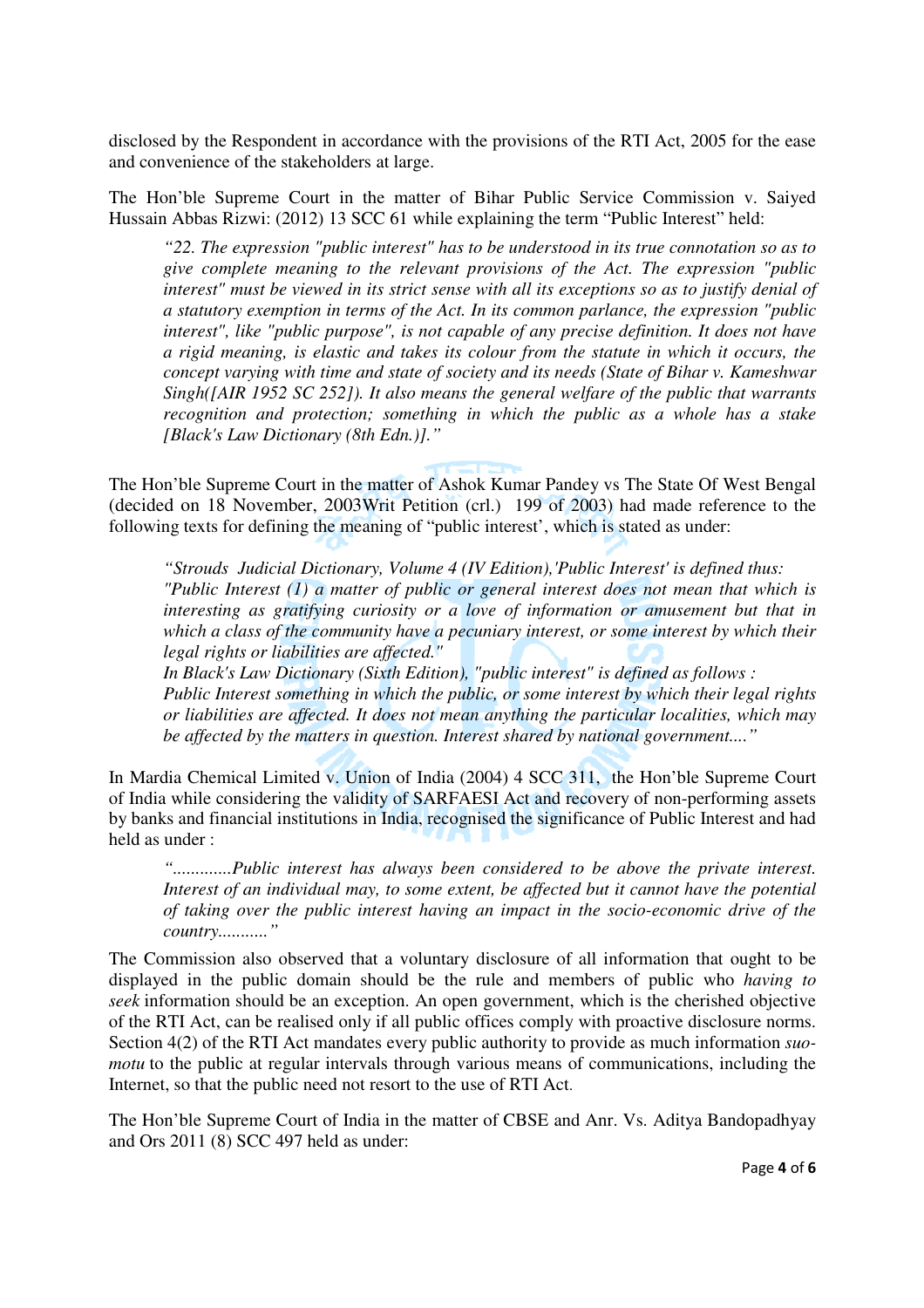"*37. The right to information is a cherished right. Information and right to information are intended to be formidable tools in the hands of responsible citizens to fight corruption and to bring in transparency and accountability. The provisions of RTI Act should be enforced strictly and all efforts should be made to bring to light the necessary information under Clause (b) of Section 4(1) of the Act which relates to securing transparency and accountability in the working of public authorities and in discouraging corruption."* 

The Commission also observes the Hon'ble Delhi High Court ruling in WP (C) 12714/2009 Delhi Development Authority v. Central Information Commission and Another (delivered on: 21.05.2010), wherein it was held as under:

"*16.It also provides that the information should be easily accessible and to the extent possible should be in electronic format with the Central Public Information Officer or the State Public Information Officer, as the case may be. The word disseminate has also been defined in the explanation to mean - making the information known or communicating the information to the public through notice boards, newspapers, public announcements, media broadcasts, the internet, etc. It is, therefore, clear from a plain reading of Section 4 of the RTI Act that the information, which a public authority is obliged to publish under the said section should be made available to the public and specifically through the internet. There is no denying that the petitioner is duty bound by virtue of the provisions of Section 4 of the RTI Act to publish the information indicated*  in Section  $4(1)(b)$  and  $4(1)(c)$  on its website so that the public have minimum resort to the use of *the RTI Act to obtain the information."* 

Furthermore, High Court of Delhi in the decision of General Manager Finance Air India Ltd & Anr v. Virender Singh, LPA No. 205/2012, Decided On: 16.07.2012 had held as under:

*"8. The RTI Act, as per its preamble was enacted to enable the citizens to secure access to information under the control of public authorities, in order to promote transparency and accountability in the working of every public authority. An informed citizenry and transparency of information have been spelled out as vital to democracy and to contain corruption and to hold Governments and their instrumentalities accountable to the governed. The said legislation is undoubtedly one of the most significant enactments of independent India and a landmark in governance. The spirit of the legislation is further evident from various provisions thereof which require public authorities to:* 

*A. Publish inter alia:* 

*i) the procedure followed in the decision making process;* 

*ii) the norms for the discharge of its functions;* 

*iii) rules, regulations, instructions manuals and records used by its employees in discharging of its functions;* 

*iv) the manner and execution of subsidy programmes including the amounts allocated and the details of beneficiaries of such programmes;* 

*v) the particulars of recipients of concessions, permits or authorizations granted. [see Section* 4(1) (b)*, (iii), (iv), (v); (xii) & (xiii)].* 

*B. Suo moto provide to the public at regular intervals as much information as possible [see Section* 4(2)*]."*